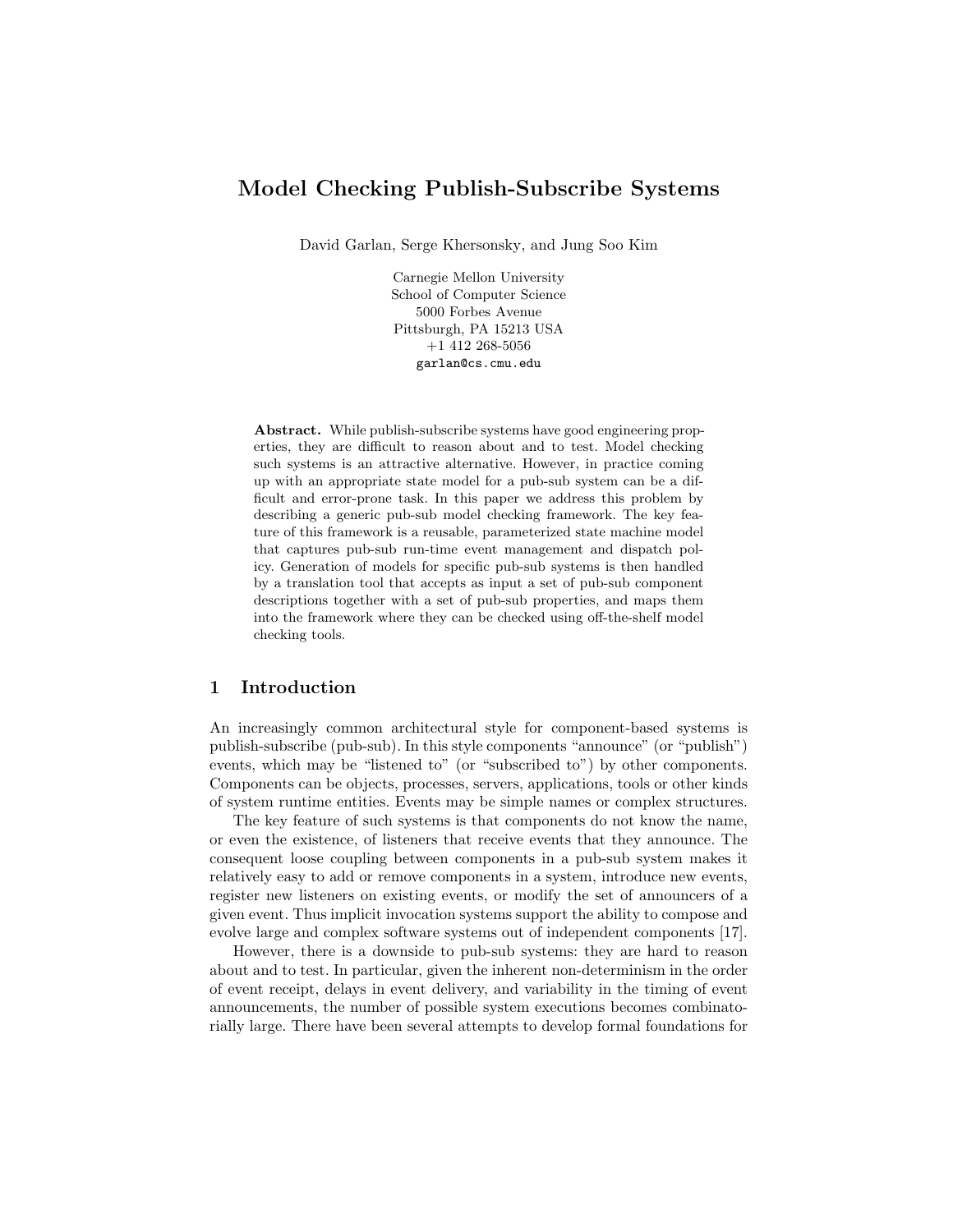specifying and reasoning about pub-sub systems  $[1, 3, 7, 8, 10]$ , and this area remains a fertile one for formal verification. Unfortunately, existing notations and methods are difficult to use in practice by non-formalists, and require considerable proof machinery to carry out.

An attractive alternative to formal reasoning is the use of model checking. A model checker finds bugs in systems by exploring all possible execution states of an approximating finite state model to search for violations of some desired property (often described as a temporal logic formula). Model checking has had great success in hardware verification, and is increasingly used by researchers to find errors in software systems [5].

While model checking is a powerful technique, one of the stumbling blocks to using it is the creation of appropriate finite state models for the systems being checked. Since most software systems are infinite-state, one must first find suitable abstractions that reduce the system to a finite state model, without eliminating the class of errors that one wants to pinpoint.

A related problem is finding a suitable structure for the state model so that properties of interest can be easily expressed in terms of the state machine, and further, so that when errors are found, they can be easily related back to the original system. In general, this abstraction and structuring process is highly system- and domain-specific: techniques for deriving models from one class of software system may be completely inappropriate for another. This means that the person creating a model often has to develop a new set of structures from scratch for each system.

One step towards improving this situation would be to provide generic structured models for certain classes of systems that can be easily tailored to the needs of a particular system within class. In this paper we do just that for pub-sub systems. The key idea is to provide a generic, parameterized pub-sub model-checking framework that factors the problem into two parts: (a) reusable model components that capture run-time event management and dispatch, and (b) components that are specific to the pub-sub application being modeled.

Since much of the complexity of modeling pub-sub systems is in the run-time event mechanisms, the cost of building a checkable model is greatly reduced. For example, within our framework event delivery policy becomes a pluggable element in the framework, with a variety of pre-packaged policies that can be used "off-the-shelf." To further reduce costs of using a model checker, we also provide a tool that translates pub-sub application component descriptions (specified in an XML-like input language) and properties into the a lower-level form where they can be checked using standard model checking tools.

### 2 Related Work

Publish-subscribe systems have received considerable attention in commercial products and standards (e.g., [18, 20]), as well as academic research systems (e.g., [4, 19]). Most of these efforts have focused on the problem of constructing systems that exhibit desirable run time qualities, such as scalability, efficiency,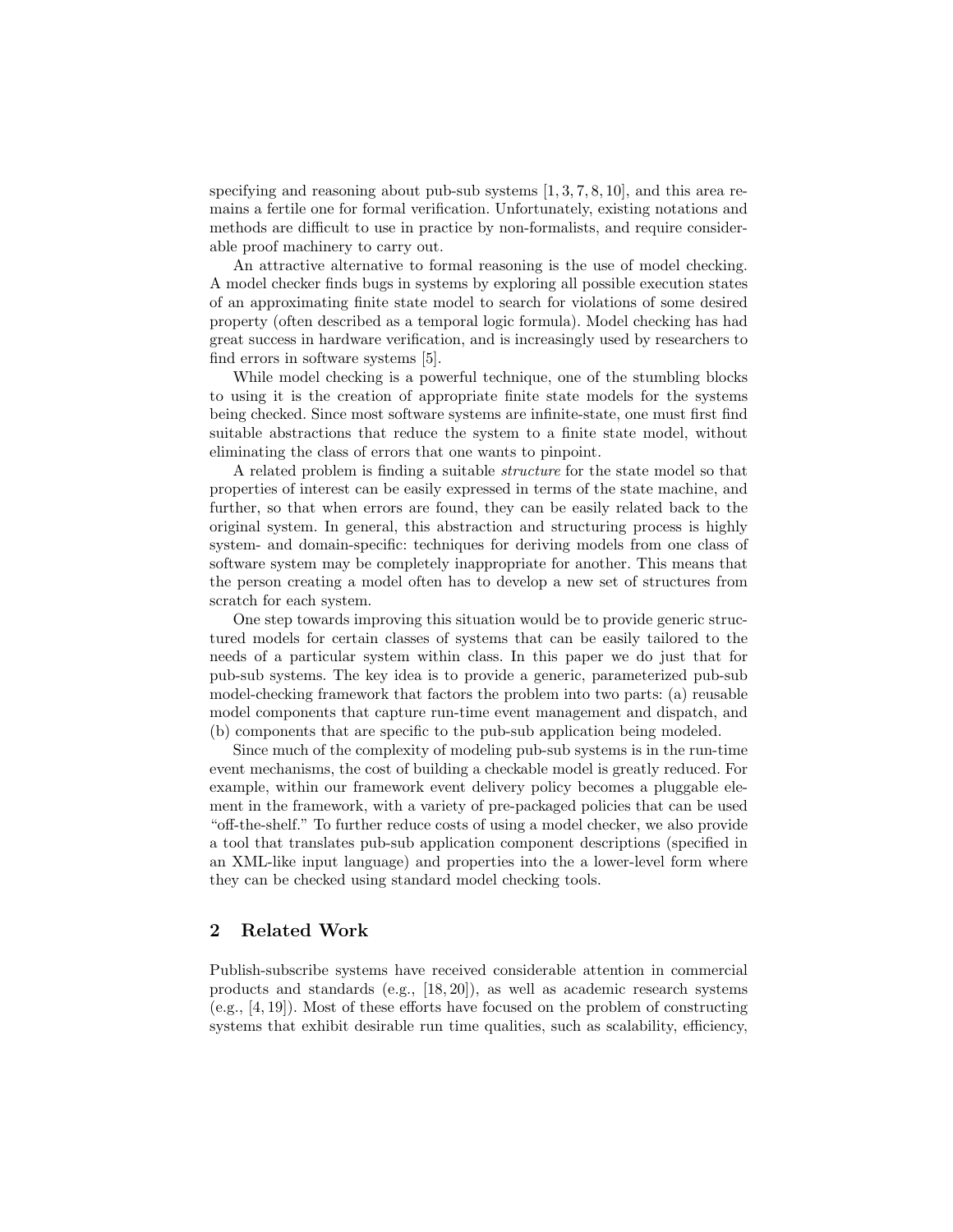adaptability, and security, rather than the problem of reasoning about the correctness of such systems, as in this paper.

There has been some foundational research on formal reasoning for pub-sub systems [1, 3, 7, 8, 10]. While these efforts provide a formal vehicle for reasoning about pub-sub systems, at present they require an expert in formal specification and theorem proving to use them effectively. Our research builds on those underpinnings, but aims to make reasoning more accessible by leveraging automated property checking afforded by today's model checkers.

Model checking of software systems is an extremely active area of research at present. Like our research, much of this effort aims to make model checking easy for practitioners to use, for example by allowing the input language to be a standard programming language (e.g.,  $[11, 14]$ ), and by providing higher-level languages for specifying properties to check (e.g., [6]). However, to the best of our knowledge, none of these efforts has focused on exploiting the regularities of a particular component integration architecture, as we do for publish-subscribe systems.

Finally, there have been several previous efforts at providing formal, checkable models for software architectures. Some of these even use model checkers (e.g., [2, 12]) to check properties of event-based systems. However, none has been tailored to the specific needs of pub-sub systems development.

### 3 Modeling Pub-Sub Systems

How should one go about modeling a pub-sub system as a checkable finite state model? Answering this question is difficult in general because pub-sub systems vary considerably in the way they are designed. Although all share the basic principals of loose component coupling and communication via multi-cast events, specific details differ from system to system [3, 15]. However, a typical system can generally be described as consisting of the following structural elements:

- Components: Components encapsulate data and functionality, and are accessible via well-defined interfaces. Interface "methods" are invoked by the pub-sub run-time system as a consequence of event announcements, and each method invocation may result in more events being announced in the system.
- Event types: The types of events indicate what can be announced in the system. Events may have substructure including a name, parameters, and other attributes such as event priorities, timestamps, etc. In some systems, event types are fixed; in others they can be user-specified.
- Shared variables: In addition to event announcement, most event systems support some form of shared variables. For example, in an object-oriented implementation, the methods of a class would have access to the local shared variables of that class.
- Event bindings: Bindings define the correspondence between events and components' methods that are to be invoked in response to announcing these events.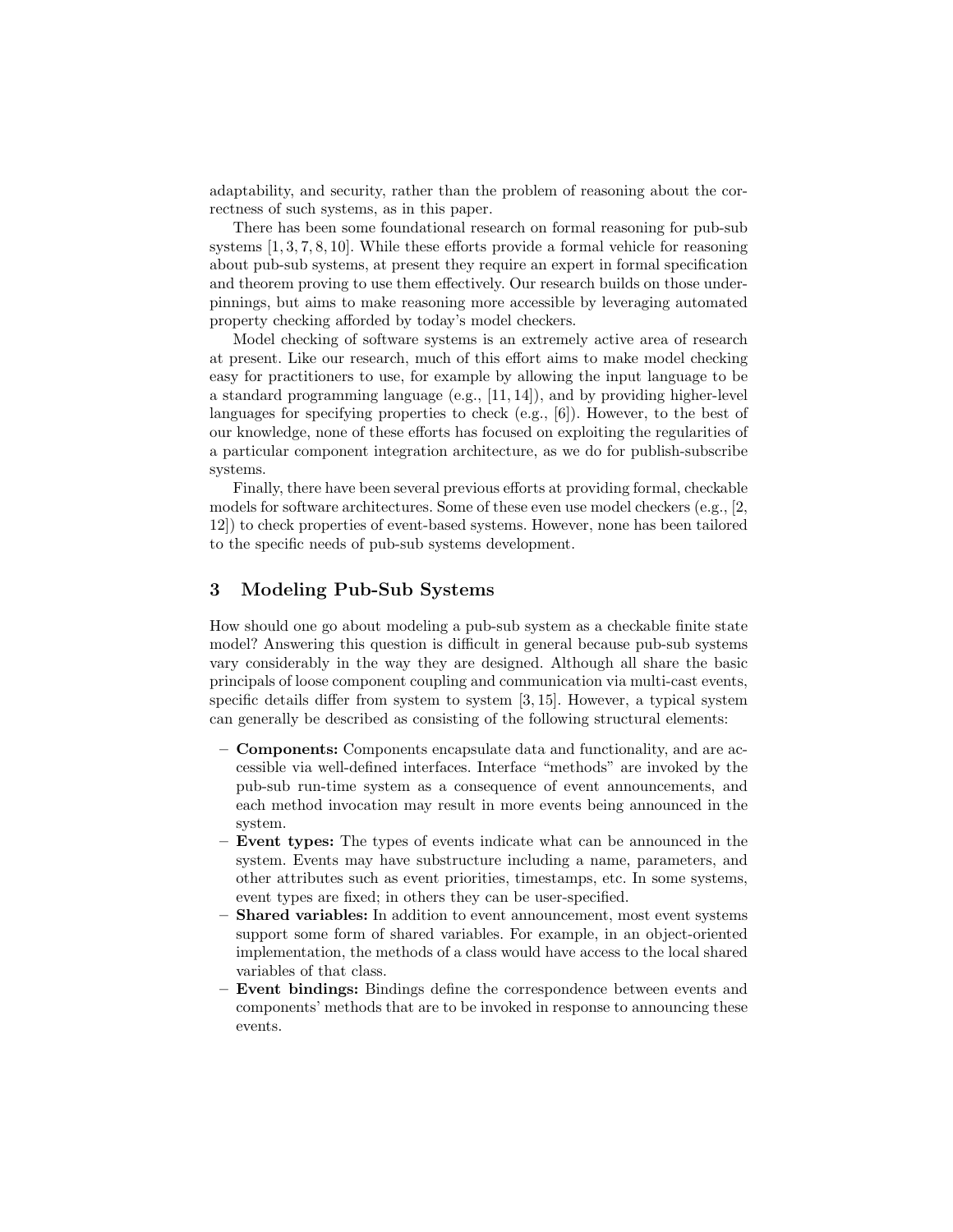- Event delivery policy: Delivery policy defines the rules for event announcement and delivery. From an implementation point of view, policies are typically encoded in an event dispatcher, a special run-time component that brokers events between other components in the system according to the event bindings. Event delivery policy dictates such factors as event delivery order (whether or not to deliver events in the order announced), whether events can be lost, the ability to deliver events to recipients in parallel, the use of event priorities, etc.
- Concurrency model: The concurrency model determines which parts are assigned separate threads of control (e.g., one for the whole system, one for each component, or one for each method).

Given this architectural structure, there are two main stumbling blocks to creating a state model for an pub-sub system that is suitable for model checking. One is the construction of finite-state approximations for each of the component behaviors (methods). In the case of our prototype system we have adopted the following restrictions: all data has a finite range; the event alphabet and the set of components and bindings are fixed at runtime; there is a specified limit on the size of the event queue and on the length of event announcement history maintained by the dispatcher; there is a limit on the size of invocation queues (pending method invocations as a result of event delivery).

A second problem is the construction of the run-time apparatus that glues the components together, mediating their interaction via event announcements. This involves developing state machines that maintain pending event queues, enforce dispatch regimes (correctly modeling non-deterministic aspects of the dispatch), and providing shared variable access. In principle, this part of the modeling process could be done afresh for each system using brute force. Unfortunately modeling pub-sub systems involves a fair amount of such runtime state machinery, and is not trivial to get right. Moreover, once built, it is hard to experiment with alternative run time mechanisms. For example, one might want to investigate the consequences of using a dispatcher in which events could be lost, or one in which causal ordering for events is guaranteed.

In our research we have factored out this second effort, by providing reusable run-time model checkable infrastructure for the run-time mediation. To account for variability in the dispatch mechanisms we provide pluggable state modules that allow a modeler to choose from one of several possible run-time models.

Figure 1 illustrates the resulting model structure. The user provides a specification of (a) the component methods (as state machines), (b) an optional shared state, as a list of shared variables, (c) the list of event types, (d) the event-method bindings, (e) a model of the environment (or a specification of its behavior), and (f) a set of properties to check. In addition, the user picks the specific dispatch policy and the concurrency (or synchronization) model from the options listed in Figure 2. Using a model generation tool that we built, these parts are then translated into a set of interacting state machine descriptions and properties that are checked using a commercial model checker.<sup>1</sup>

 $1$  We use the Cadence SMV model checker [13].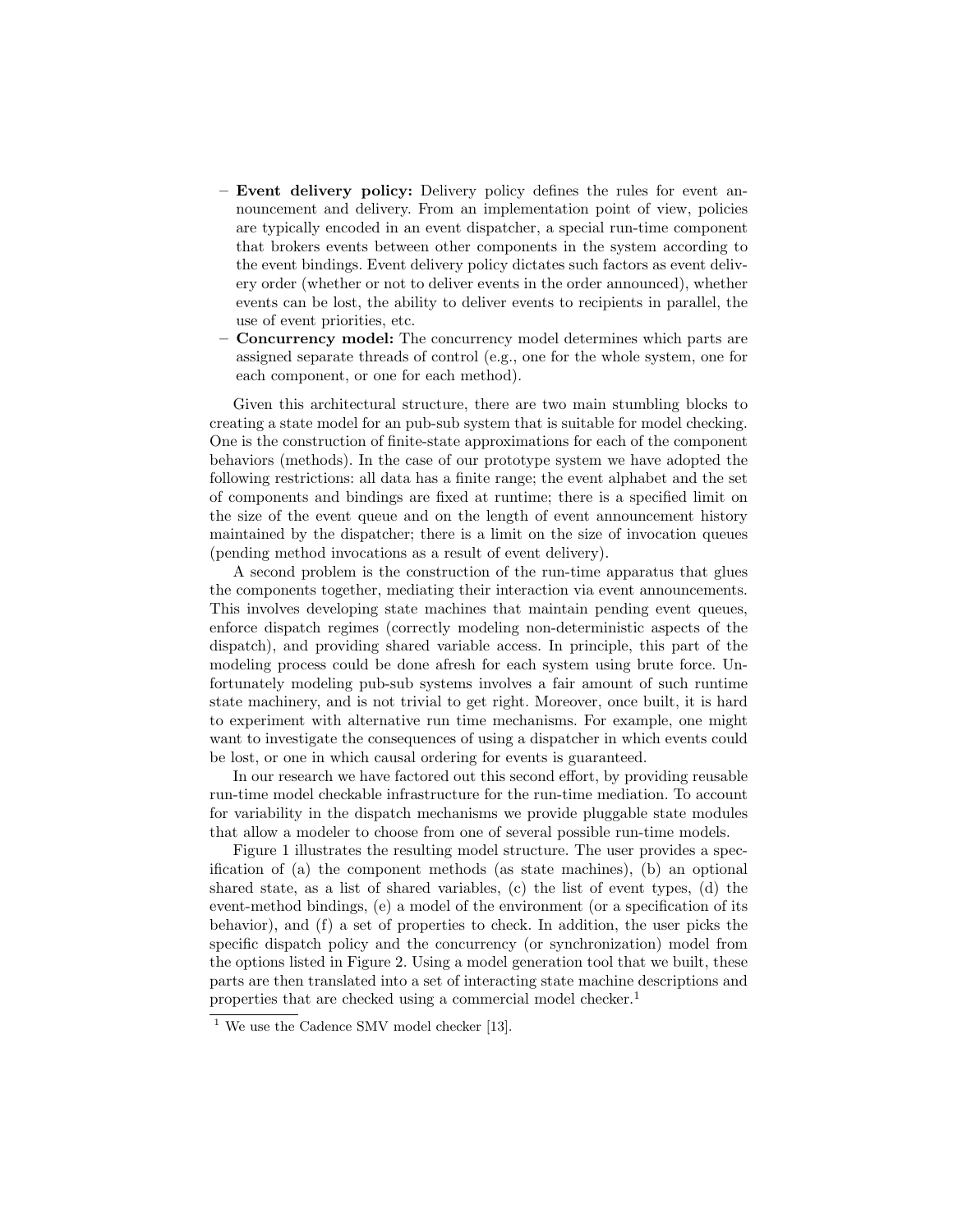

Fig. 1. Structure of a Pub-Sub System Model

In the remaining sections we detail the design of each of these parts and provide examples of their use.

#### Delivery Policies:

Asynchronous: immediate return from announcement Immediate: immediate invocation of destination Delayed: accumulate events before announcement Synchronous: no return until event completely processed

#### Synchronization Options:

Separate threads of control: Single thread per component Multiple threads per component Concurrent invocation of different methods Concurrent invocation of any method Single thread of control

Fig. 2. Delivery Policies and Synchronization Options

# 4 The Run-Time State Model

In our approach the run-time infrastructure supporting pub-sub communication has two parts: (a) the mechanisms that interact with the components of the system to handle event announcement, event buffering, and method invocation; and (b) the mechanisms that implement event dispatch and event delivery policy.

In more detail, the first part must provide state machine structures that faithfully model: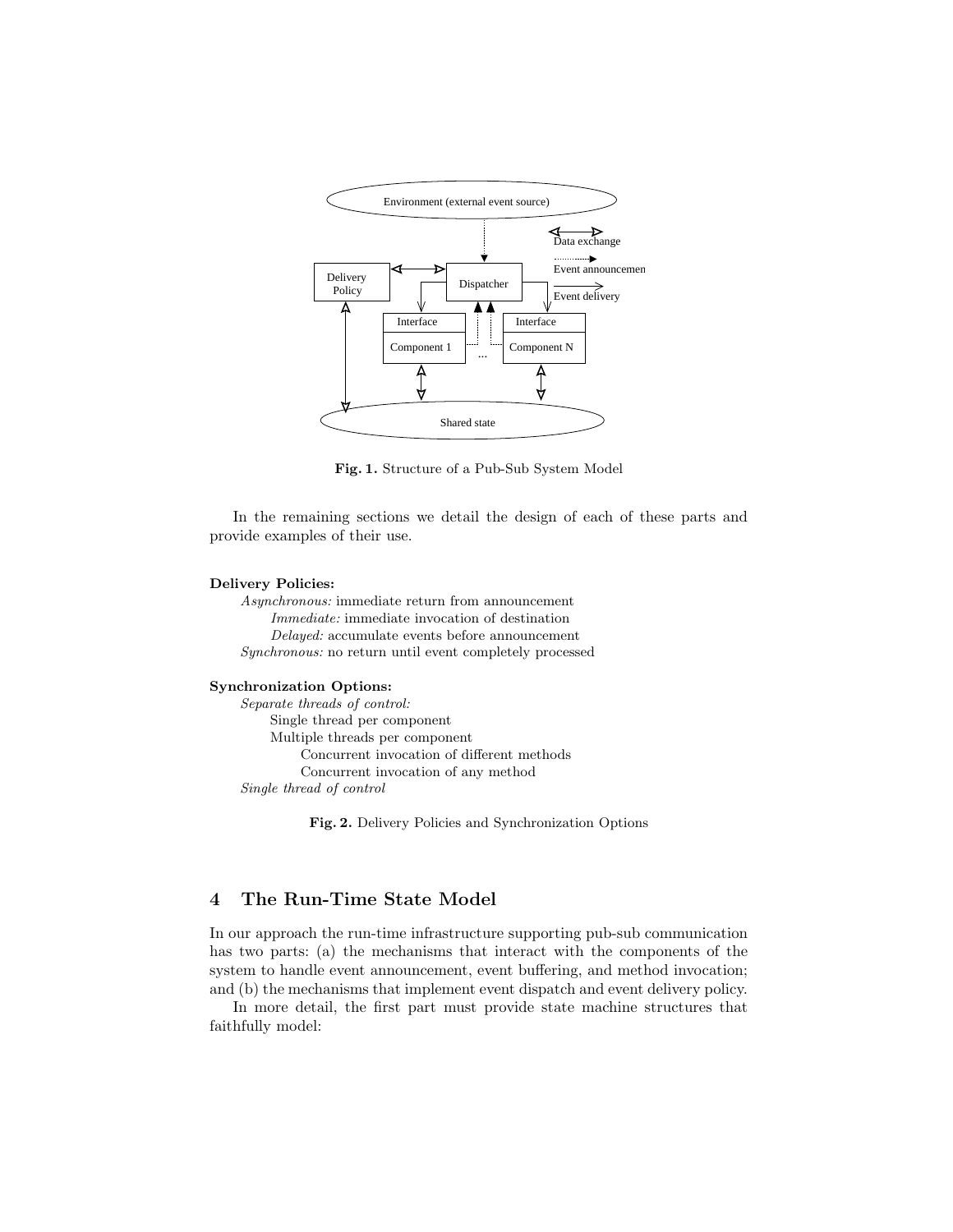- Event announcements by the system components.
- Storage of event announcements by the run-time infrastructure in preparation for dispatch.
- Event delivery to the system components, after the dispatch mechanism has selected the event(s) for dispatch (described below).
- Invocation of the methods bound to the delivered events.
- Invocation acknowledgement, which indicates that a method has completed its execution.

Our state model generation method implements this communication in terms of the following shared state variables (see also Figure 3):

- Event announcement: each component announcing a particular event indicates the announcement via a binary announcement indicator and a set of corresponding announcement attributes such as arguments, priority, etc. For example, if Announce\_EventA has one argument that can assume values 1 or 2, and ComponentB can announce this event, then ComponentB announces the event by writing to two shared variables: the 'on/off' flag EventA and a {1, 2}-valued variable EventA\_Arg.
- $-$  Announcement acceptance: for each event type, there is a binary-valued announcement signal for each possible combination of the event's attributes, such as argument values, source component, priority, etc. For example, a set of binary announcement signals for EventA, as illustrated above, would be Announce\_EvtA\_1\_ModuleB, and Announce\_EvtA\_2\_ModuleB (assuming that the event's argument is the only attribute of interest). An adapter mechanism (the *announcement adapter* in Figure 3) is used to assign values to these four flags based on corresponding announcement indicator and announcement attribute values written by ComponentB. The announcement signals for each event/attribute combination are then fed directly into the pending event accounting mechanism in the dispatcher (see below).
- Event delivery: implementation of event *delivery signals* is similar to event announcement. To continue the previous example, the set of delivery signal flags generated for EventA might be Delvr\_EventA\_1 and Delvr\_EventA\_2.
- Method invocation: method invocation is implemented via binary invocation signals and (optionally) *invocation arguments* derived from event arguments. If EventA is bound to method MethodD in ComponentE, and MethodD takes one argument, then the corresponding generated state variables will be a binary flag Invoke\_D and a  $\{1, 2\}$ -valued argument variable Invoke\_D\_Arg. There is a translation mechanism (a *delivery adapter*) that sets up the correspondence between event delivery notification and method invocation variables (i.e., makes sure Invoke\_D is 'on' whenever either Delvr\_EventA\_1 or Delvr\_EventA\_2 is 'on', and assigns the appropriate value to Invoke\_D\_Arg).
- Invocation acknowledgment: this is implemented simply by shared binary state variables that are written by component methods and read by invocation queues described above.

The second aspect of the run-time infrastructure is the dispatcher/delivery policy pair that is positioned between event announcement acceptance and event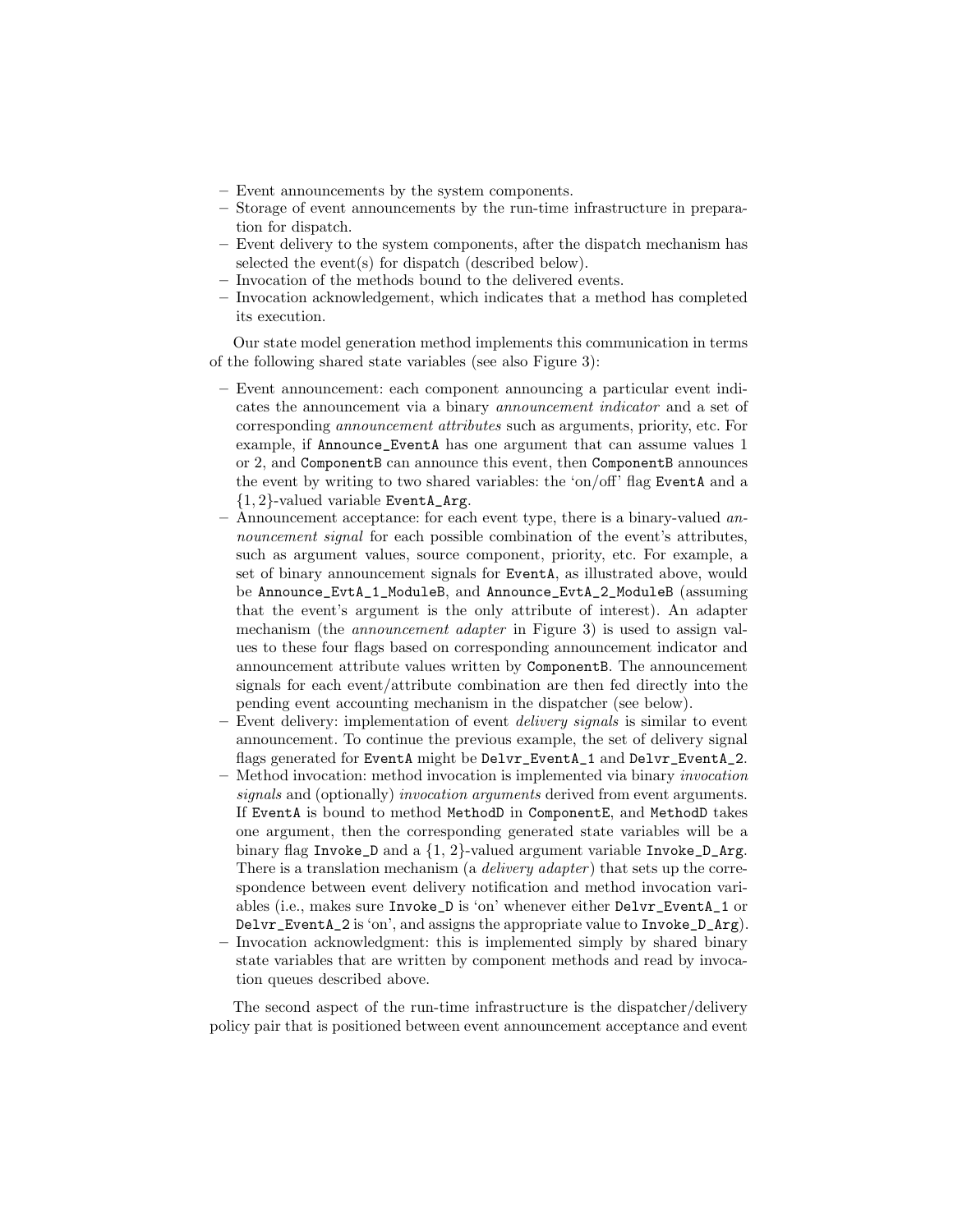

Fig. 3. Event Dispatch Structures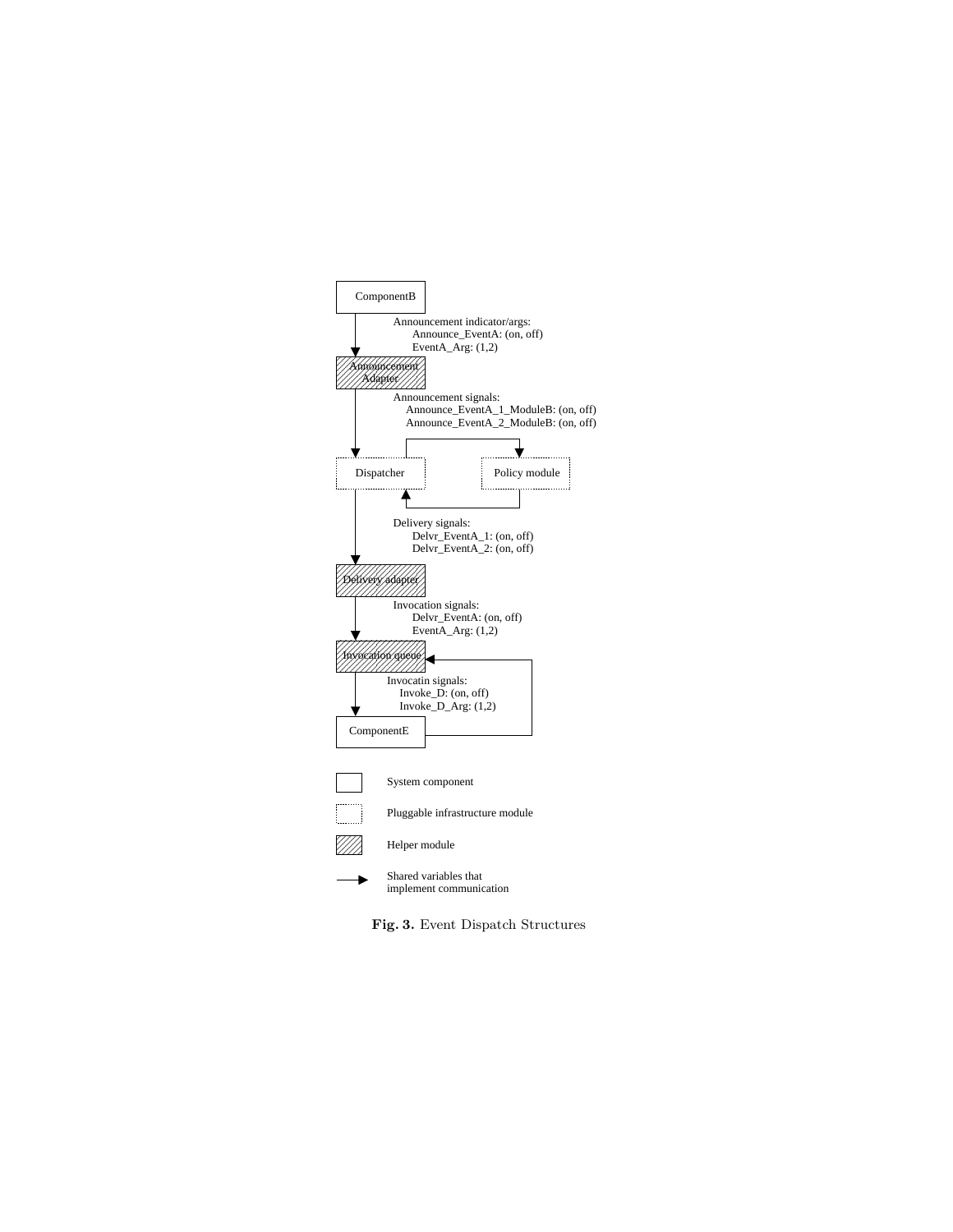delivery notification (see Figure 3). This portion of the infrastructure is responsible for immediate announcement acceptance and does not keep track of whether the event delivery notification has been properly processed (the invocation queues take care of that).

The dispatcher state machine performs the role of reading the announcement signals, immediately updating the data structure that reflects the set of pending events (the active events history), and assigning delivery signals as directed by the delivery policy. The delivery policy executes by continuously reading the pending event information from the dispatcher and generating another data structure (the delivery directive) that marks events to be delivered during a particular cycle.

The data structures maintained and shared by dispatcher and delivery policy may vary in complexity, depending on how much information about the set of pending events is required by the delivery policy. The most general mechanism maintains all of the attributes of pending events and also keeps track of the temporal announcement information for each event. We have found that this mechanism is most easily modeled with the aid of distinct announcement signals as described above.

The modularization and separation of delivery and synchronization models make it easy to substitute different dispatchers and delivery policies to examine their effects on the system behavior, without changing other aspects of the state model; in many cases interesting behavior can be explored by replacing just those modules. For example, one might investigate the effects of moving from a single address space implementation using synchronous delivery and a single thread of control, to a distributed version of the system using an asynchronous delivery policy, and a separate thread for each component.

### 5 Example

To illustrate the approach we use a simple example, introduced in [16] and elaborated in [7]. The target system includes two loosely-coupled components: a set and a counter. Elements may be added to or removed from the set. The counter may be incremented or decremented. Elements are added/removed from the set upon the receipt of insert(v) or delete(v) events from the environment; when the insertion or deletion is successful (insertion fails if element is in the set already; deletion fails if element is not in the set), the set announces update(ins) or update(del) events which are dispatched to invoke corresponding increment and decrement events in the counter. Publish-subscribe is used to effectively decouple the two components: the set knows nothing of the counter and vice versa. The goal is to determine if the system preserves the "invariant" that the counter is equal to the size of the set, in spite of this loose coupling and inherent delay in establishing that inter-component relationship.

Figure 4 shows the state model structure and the shared state variables used for communication. Note that in this case no announcement/delivery adapters are required for Delete and Insert events because they have no arguments and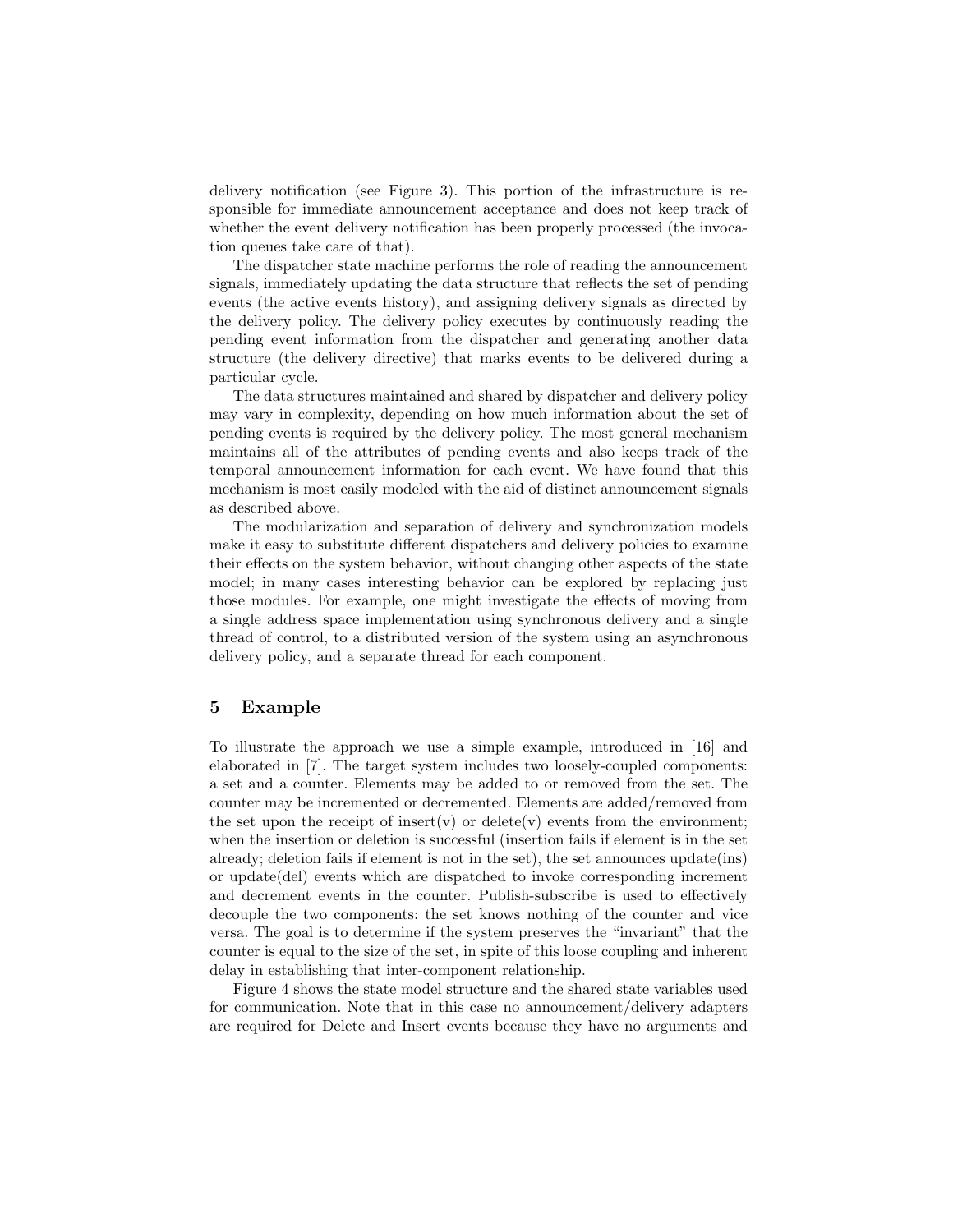can simply be represented by single binary signals. An appendix to this paper contains additional details of the SMV model, and in particular shows two different delivery policies.



Fig. 4. Generated Set-and-Counter Model

To check the model for properties of interest we use a model checker. In the case of Cadence SMV we can exploit a feature that allows us to assert certain well-behavedness properties of the environment in verifying the properties the system. In particular, we assert that the environment will not generate a buffer overflow of incoming events. We also assert that the environment will eventually stop generating events, in order to verify that even though Counter may get out of synch with the Set, it will eventually catch up.<sup>2</sup>

<sup>&</sup>lt;sup>2</sup> In this example, properties are expressed in the logical notation of LTL, using "F" to represent "eventually," "G" to represent "globally," and tilda to represent "not."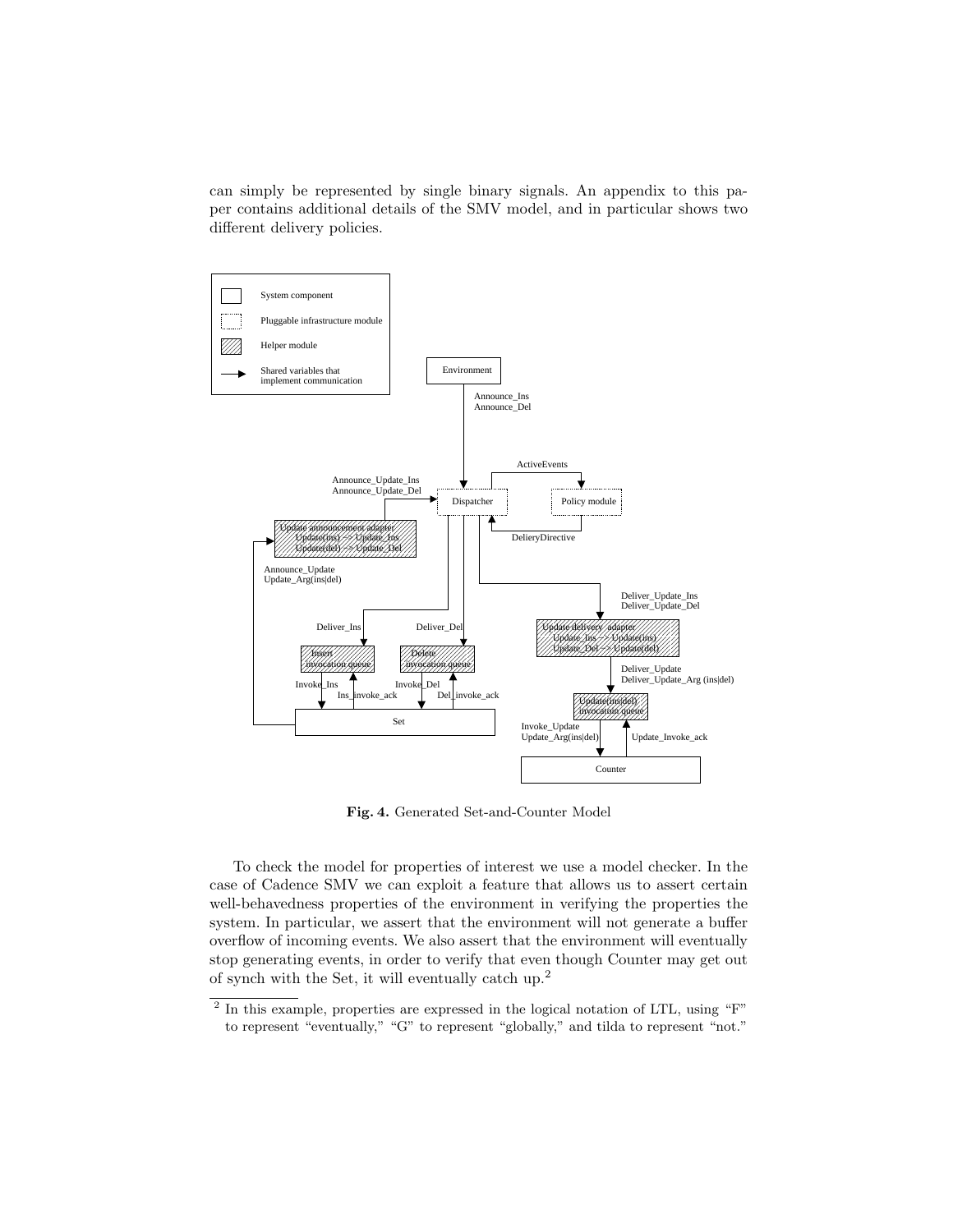```
ConsiderateEnvironment :
 assert
     (G (~disp.evtBuffOverflow &
         ~updateInvQueue.error));
StoppingEnvironment :
```

```
assert(G F (G ~announceUpdt));
```
The fact that the environment does eventually stop is used to verify that the counter indeed eventually catches up with the set contents:

```
CounterCatchesUp :
 assert(G F
    (set.setSize = counter.count));
using StoppingEnvironment,
      ConsiderateEnvironment prove
      CounterCatchesUp;
```
Other interesting properties of the model are obtained via counter examples. For example the following property demonstrates that the counter can actually be negative. (This can happen if, by the whim of the delivery policy, insert events headed for the counter are held up while delete events are allowed through for a number of cycles.)

```
CounterNeverNegative :
  assert(G (^{\sim}counter.count = -1));
```
The generated SMV code is about 184 lines (excluding comments). Of this, 147 lines (about 80%) is automatically-generated run-time structure, produced by our tool. While this percentage would go down for larger examples, nonetheless it represents a significant reduction in modeling effort, and one that is nontrivial to get right.

# 6 A More Interesting Example

To investigate the applicability of the approach to more realistic situations, we applied it to the problem of reasoning about dynamic resource allocation for tasks in a mobile computing environment.

The system in question contains components of three types: resources, tasks, and schedulers. Task components represent units of meaningful computation for mobile device users, such as voice call, ftp download, and mp3 play. Resource components represent assignable system resources, such as battery, CPU, memory, and network bandwidth. They are targets for competition between task components. Scheduler components lie between these two groups and arbitrate competition between tasks for available resources.

Components in this model are loosely coordinated via publish-subscribe. In particular, Tasks do not know the existence of Resources, and vice versa. Also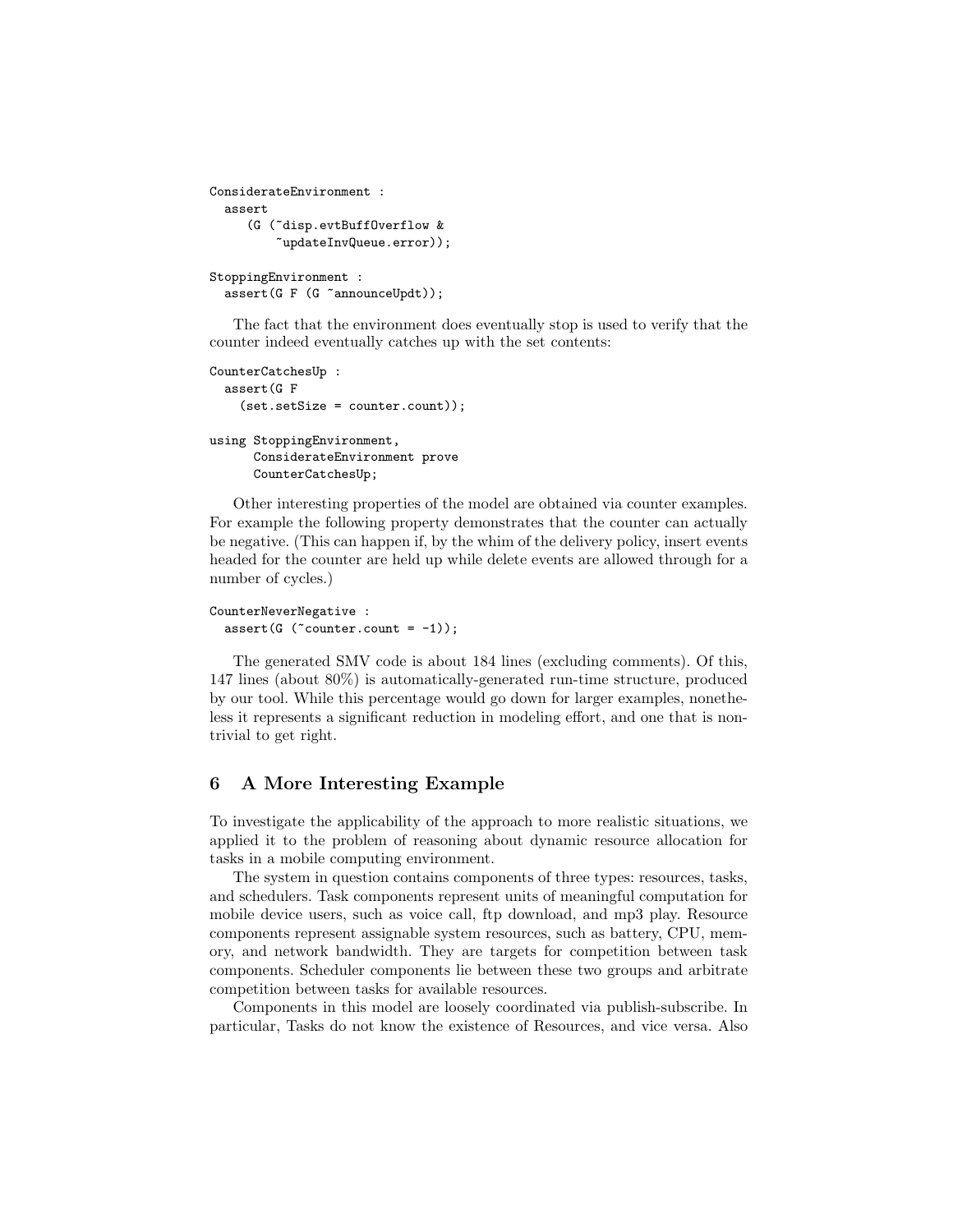Resources do not know about the scheduler, per se, but simply announce and receive events related to allocation and consumption. As illustrated in Figure 5, task components are triggered by environment events requesting their execution. These tasks then announce resource request events, and wait for either grant or reject events. (Thus, this part of the architecture uses pub-sub to mimic procedure call.) Concurrently, resource components announce their resource levels and prices. Resources can also receive asynchronous events notifying them that some of their capacity has been consumed or replenished. Scheduler components mediate resource assignment, listening for resource requests and resource status, then making decisions about which tasks are to be granted which resources, and how much they are granted. The decoupling inherent in pub-sub allows one to easily add and remove resources, tasks and schedulers.



Fig. 5. Mobile Resource Allocation System

The primary goal of the modeling exercise was to verify that the loosely coupled behavior of publish-subscribe was consistent with the need for a scheduler to be able to assign resources. A representative sample of the kinds of properties that can be checked include:

1. When started, a task component will eventually finish its work. assert(G ((TASK.Work > 0)  $\rightarrow$  F (TASK.Work = 0))); 2. The scheduler will always eventually have an accurate representation of resource levels.

assert(G F (RESOURCE.Level = SCHEDULER.Level));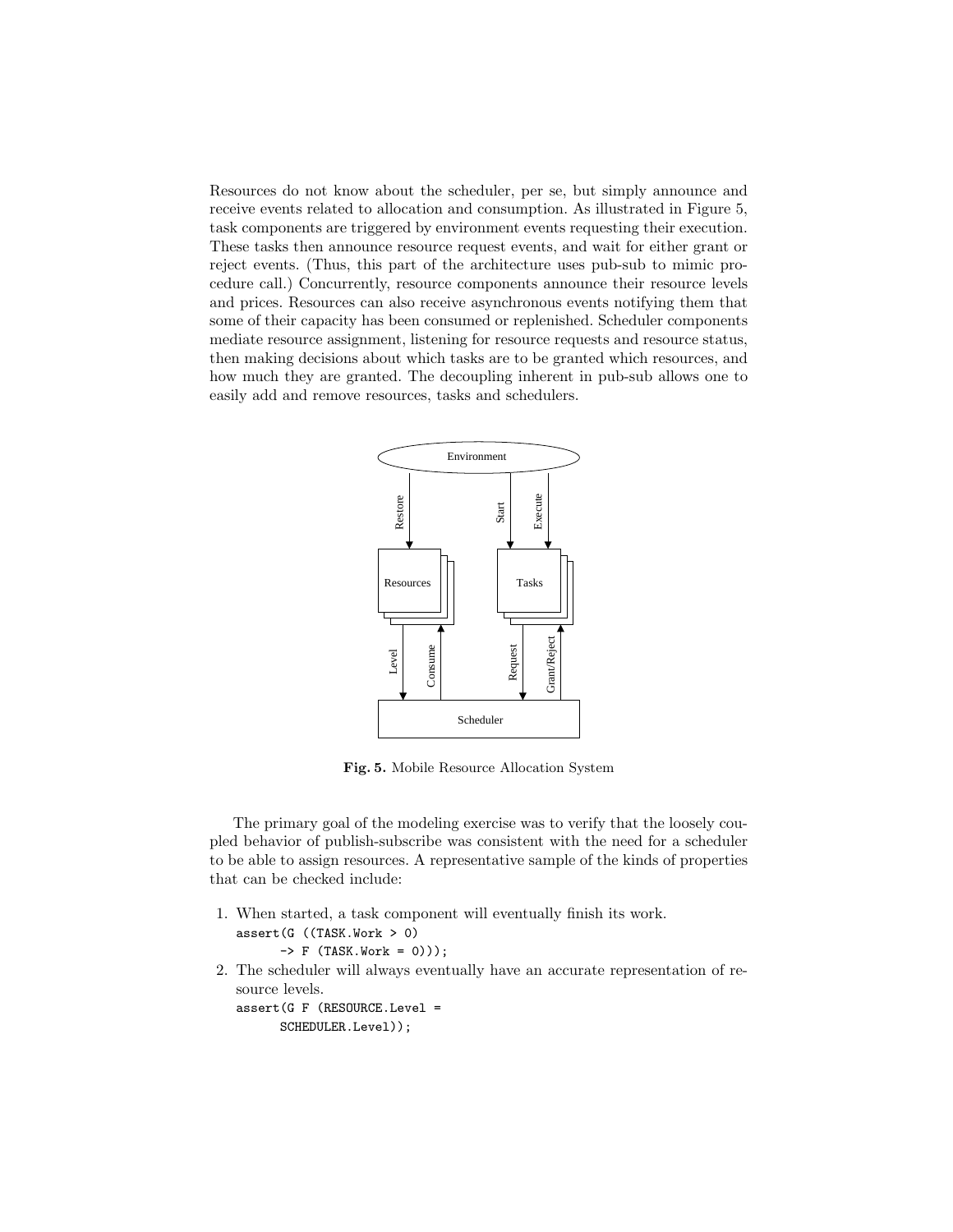3. The scheduler must be able to know when resources are exhausted.

```
assert(G((RESOURCE.Level = 0) ->
      F (SCHEDULER.Level = 0)));
```
As a result of verification, the second property turned out to be false. Because there is no assumption of a stopping environment, similar to the one used in set-counter example, it is possible for the level of a resource component to continuously change in response to incoming consume and restore events, leading to a situation in which the scheduler will never catch up with resource components.

# 7 Discussion and Future Work

We have outlined an approach to model checking pub-sub systems that factors out and parameterizes the run-time mechanisms that support component integration. We then illustrated the idea for two examples, showing how interesting properties could be checked, and the fact that the tool automatically generates a significant body of model checking code.

The more general idea behind the approach is to exploit regularities and known variabilities in architectural structure so that common checking infrastructure can be built once and then used by anyone designing systems in the corresponding architectural style. Not only does this approach reduce the cost of building the models to be checked, but it greatly simplifies the technology since the modeler need only worry about the application-specific aspects of the problem (in this case, the behavior of the components). Naturally, a similar approach could be applied to other architectural styles, with similar gains in cost reduction and ease of use — promising avenue for future research.

One of the drawbacks to such an approach is that because the models are generic and machine-generated, they may be less efficient than hand-crafted models. By "efficient," we mean that they can be represented by a more compact state representation. In some cases, given today's model checking technology, this may be the difference between a tractable and intractable model. Understanding when such fine-tuning and extra effort is required represents another important area of future work.

Additionally, the approach is partially hampered by the need to use temporal logic to represent properties of interest, in some cases requiring the modeler to have a detailed understanding of the generated structures in order to specify those properties. An attractive avenue of research would be to develop a set of common pub-sub specific properties that could be easily specified and automatically checked. We are currently working on this, using an extension of the Bandera Specification Language [6].

## Acknowledgements

This paper is an expanded version of a previously-published, short workshop paper [9]. The research grew out of work on formal reasoning about pub-sub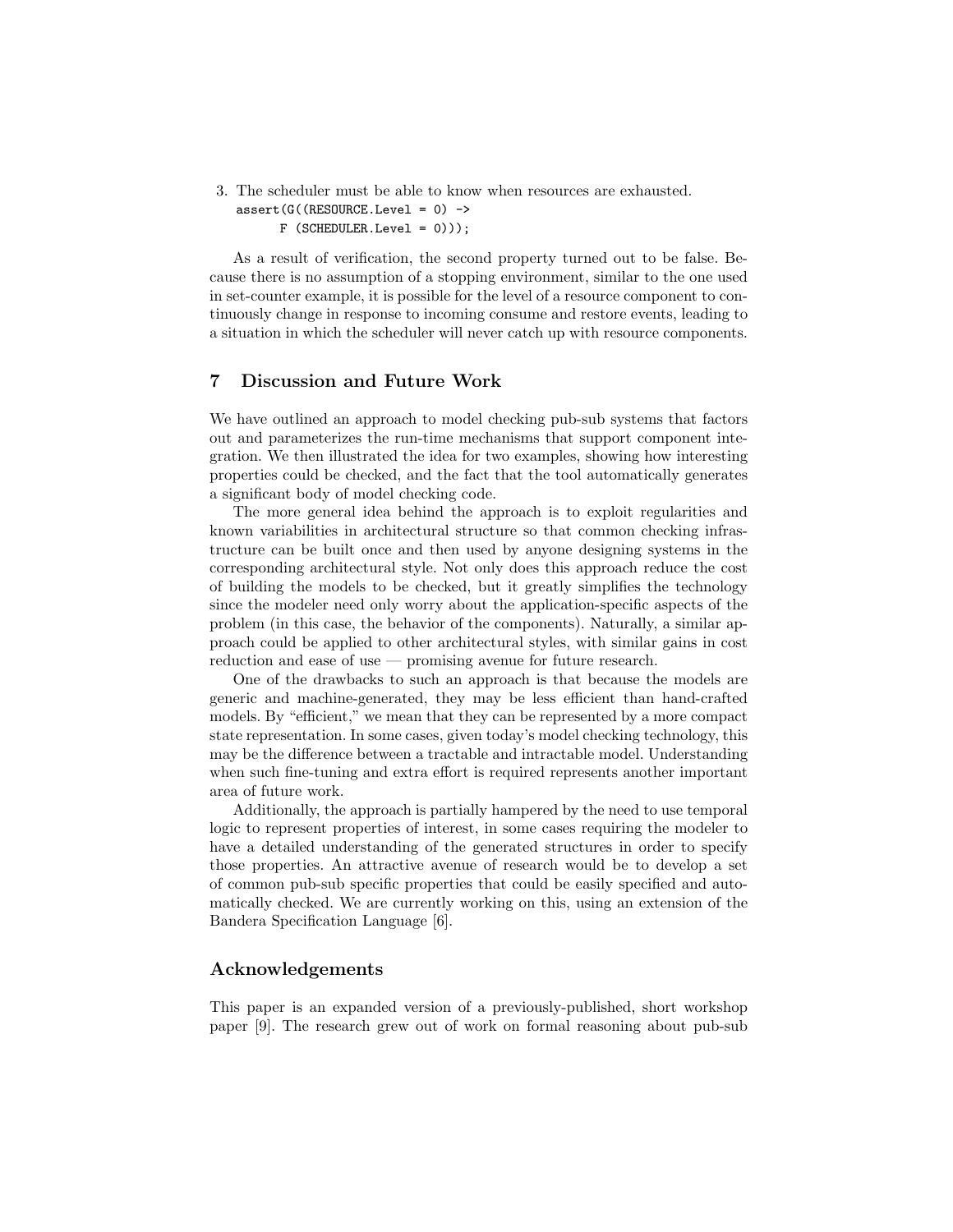systems, conducted jointly with Juergen Dingel, David Notkin, and Somesh Jha. Goran Momiroski developed an early prototype of the translation tool. This paper also has benefited from discussions with Bill Griswold, Matthew Dwyer, Kevin Sullivan, and Mary Shaw. Partial funding for this research was provided by NSF (CCR-9633532) and DARPA (F30602-97-2-0031 and F30602-96-1-0299).

### References

- 1. G. Abowd, R. Allen, and D. Garlan. Using style to understand descriptions of software architecture. In Proceedings of SIGSOFT'93: Foundations of Software Engineering, Software Engineering Notes 18(5). ACM Press, December 1993.
- 2. R. Allen and D. Garlan. Formalizing architectural connection. In Proceedings of the 16th Intern' Conference on Software Engineering, Sorrento, Italy, May 1994.
- 3. D. J. Barrett, L. A. Clarke, P. L. Tarr, and A. E. Wise. A framework for event-based software integration. ACM Transactions on Software Engineering and Methodology, 5(4):378–421, October 1996.
- 4. A. Carzaniga, D. S. Rosenblum, and A. L. Wolf. Achieving expressiveness and scalability in an internet-scale event notification service. Proc. 19th ACM Symposium on Principles of Distributed Computing, July 2000.
- 5. E. Clarke and J. Wing. Formal methods: State of the art and future directions. ACM Computing Surveys, 24(4), December 1996.
- 6. J. Corbett, M. Dwyer, and J. Hatcliff. Bandera : Extracting finite-state models from java source code. Proceedings of the 22nd International Conference on Software Engineering, June 2000.
- 7. J. Dingel, D. Garlan, S. Jha, and D. Notkin. Reasoning about Implicit Invocation. In Proceedings of the Sixth International Symposium on the Foundations of Software Engineering (FSE-6), Lake Buena Vista, Florida, November 1998. ACM.
- 8. J. Dingel, D. Garlan, S. Jha, and D. Notkin. Towards a formal treatment of implicit invocation. Formal Aspects of Computing, 10:193–213, 1998.
- 9. D. Garlan and S. Khersonsky. Model checking implicit invocation systems. In Proceedings of the 10th International Workshop on Software Specification and Design, San Diego, CA, November 2000.
- 10. D. Garlan and D. Notkin. Formalizing design spaces: Implicit invocation mechanisms. In VDM'91: Formal Software Development Methods, pages 31–44, Noordwijkerhout, The Netherlands, October 1991. Springer-Verlag, LNCS 551.
- 11. K. Havelund and T. Pressburger. Model checking java programs using java pathfinder. Intern' Journ' on Software Tools for Technology Transfer, 2(4), April 2000.
- 12. J. Magee and J. Kramer. Concurrency: state models & JAVA programs. John Wiley & Son, April 1999.
- 13. K. McMillan. Cadence SMV. http://www-cad.eecs.berkeley.edu/ kenmcmil/smv/.
- 14. Microsoft. Slam. http://research.microsoft.com/slam.
- 15. D. Notkin, D. Garlan, W. G. Griswold, and K. Sullivan. Adding implicit invocation to languages: Three approaches. In S. Nishio and A. Yonezawa, editors, Proceedings of the JSSST International Symposium on Object Technologies for Advanced Software, pages 489–510. Springer-Verlag LNCS, no. 742, November 1993.
- 16. K. J. Sullivan and D. Notkin. Reconciling environment integration and software evolution. In Proceedings of SIGSOFT '90: Fourth Symposium on Software Development Environments, Irvine, December 1990.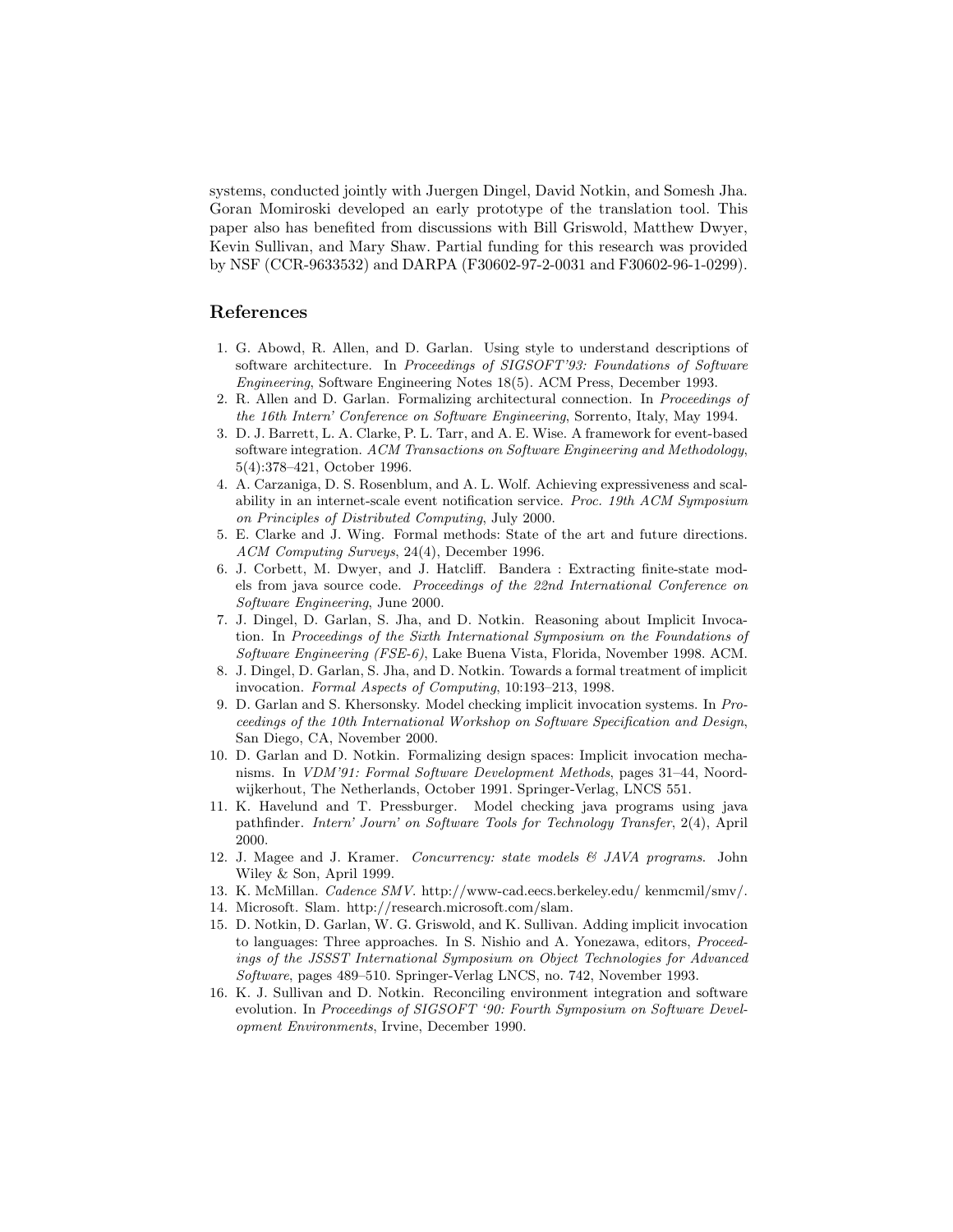- 17. K. J. Sullivan and D. Notkin. Reconciling environment integration and software evolution. ACM Transactions on Software Engineering and Methodology, 1(3):229– 268, July 1992.
- 18. Sun Microsystems. JavaBeans. http://java.sun.com/products/javabeans.
- 19. R. N. Taylor, N. Medvidovic, K. M. Anderson, J. E. James Whitehead, J. E. Robbins, K. A. Nies, P. Oreizy, and D. L. Dubrow. A component- and message-based architectural style for GUI software. IEEE Transactions on Software Engineering, 22(6):390–406, June 1996.
- 20. TIBCO The Power of Now. Tibco hawk. http://www.tibco.com/solutions/.

# APPENDIX: Set-counter Details

In the Set-and-Counter model, information about pending events is kept in the SMV data structure shown in Figure 6. Note that the events announced in the system are (a) update with an 'insert' or 'delete' argument, (b) insert, and (c) delete.

The dispatcher module (not shown here) maintains the event counts by updating them during every execution cycle. The dispatcher also receives directives from the delivery policy and generates delivery signals.

```
/*******************************************************************/
/* ActiveEventsHistory holds information about pending events. For */
/* each event count number of steps ago that it was announced, and */
/* if events of this kind are still pending. *//*******************************************************************/
typedef ActiveEventsHistory struct {
   Update_Ins_Pending: boolean;
   Update_Ins_Recent : array 1..EVENT_Q_SIZE+1 of boolean;
   Update_Ins_Oldest : 0..EVENT_Q_SIZE+1;
   Update_Del_Pending: boolean;
   Update_Del_Recent : array 1..EVENT_Q_SIZE+1 of boolean;
   Update_Del_Oldest : 0..EVENT_Q_SIZE+1;
   Insert_Pending: boolean;
   Insert_Recent : array 1..EVENT_Q_SIZE+1 of boolean;
   Insert_Oldest : 0..EVENT_Q_SIZE+1;
   Delete_Pending: boolean;
   Delete_Recent : array 1..EVENT_Q_SIZE+1 of boolean;
   Delete_Oldest : 0..EVENT_Q_SIZE + 1;
}
```
#### Fig. 6. Pending Events

Figure 7 shows an example of a simple delivery policy that instructs the dispatcher to deliver all events immediately. With this delivery policy, the Counter component always remains in sync with the Set. (In fact, the counterNeverNegative property described before is true.)